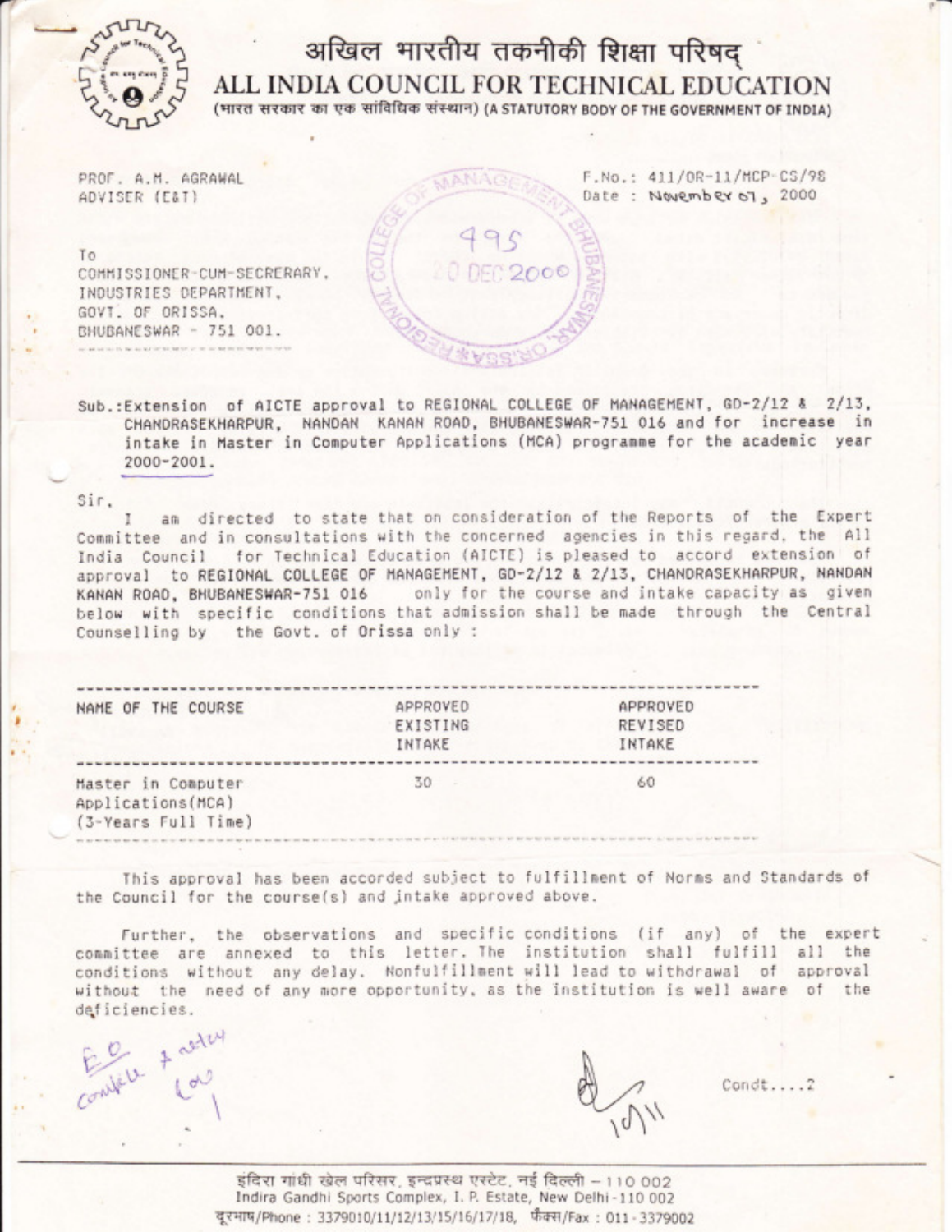

## अखिल भारतीय तकनीकी शिक्षा परिषद, नई दिल्ली ALL INDIA COUNCIL FOR TECHNICAL EDUCATION, New Delhi

Continuation Sheet ...............

#### F.No.: 411/0R-11/MCP-CS/98

The admission will be made in accordance with Regulations notified by the AICTE vide GSR 476(E) dated 20.05.1994 based on the hon'ble Supreme Court Judgement dated 04.02.1993 with regard to WP(C) No. 607 of 1992 in the case of Unni Krishanan JP and other etc. V/s. State Government of Andhra Pradesh and others etc. and later judgements. No Management/Institute/Trust or Society shall announce admissions directly under any circumstances. Any action contrary to this provision taken by the institute will make it liable to be derecognised.

Further, in the event of infringement/contravention or non-compliance of the Norms and Standards prescribed by the AICTE during the last approved academic year, the Council shall take further action to withdraw approval to this case for admission during subsequent academic year and the liability arising out of such withdrawal of approval will be solely that of the Management/Trust/Society and/or Institutions.

The Council may inspect/visit the Institute any time it may deem fit to verify progress/compliance.

You are requested to kindly monitor the progress made by this institution for fulfillment of the Norms and Standards of the Council and keep the AICTE informed.

Yours faithfully

Aneual Stohan Apart

 $Contd...3$ 

STROOM NO. WAS PAID TO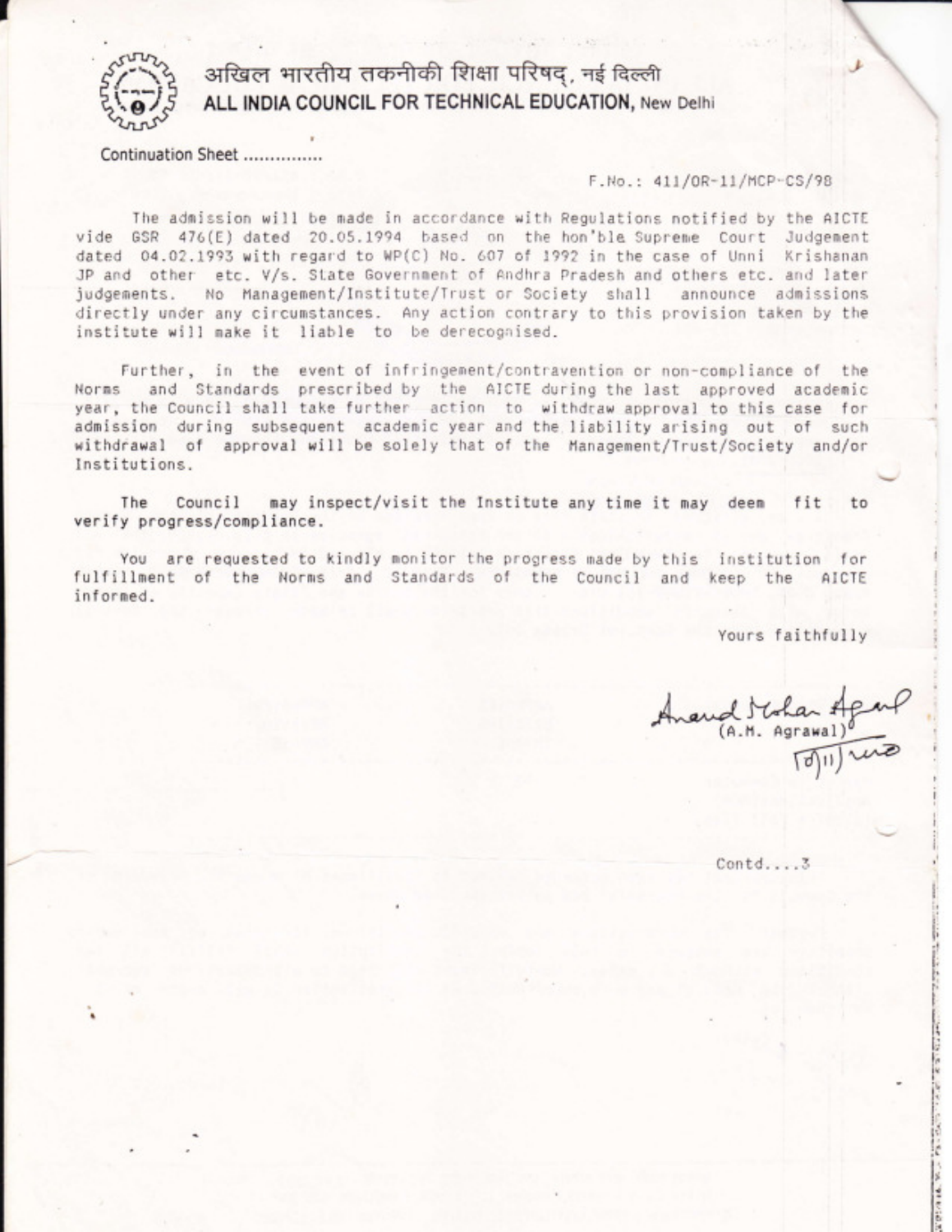### F.No.: 411/0R-11/MCP-CS/98

the through the prices of the control of the control of the control of the control of the control of the control of the control of the control of the control of the control of the control of the control of the control of t

Copy to:-

3.

The Regional Officer, Central Regional Office, AICTE, Tagore hostel no. 2, 1. Shamla hills, Bhopal - 462 002.

He is requested to closely monitor the compliance of norms and standards stipulated by the Council and keep the AICTE informed of the same.

The infrastructural and other facilities shall be reviewed during the last approved academic year and recommendations of the Expert Committee be made available to AICTE.

Director of Technical Education & Indl. Training, Govt. of Orissa, Killamidan,  $2.$ Cuttack - 753 001.

The Principal/ Director, REGIONAL COLLEGE OF MANAGEMENT, GD-2/12 & 2/13, CHANDRASEKHARPUR, NANDAN KANAN ROAD, BHUBANESWAR-751 016

With a request to fulfill the deficiencies as annexed to this letter and submit the compliance by december, 2000 to the Regional Office.

He is informed that this is an opportunity given to the institute.

This may also be taken as advance notice that failure to rectify the deficiencies will entail withdrawal of approval, as persistence of these deficiencies are detrimental to the quality of teaching learning process.

The Registrar, Utkal University, Bhubaneswar. 4.

He is requested to complete the process of affiliation for facilitating admissions in the course(s) and intake approved by the Council.

5. Guard file, AICTE.

(Rominder Randhawa) Asst. Director